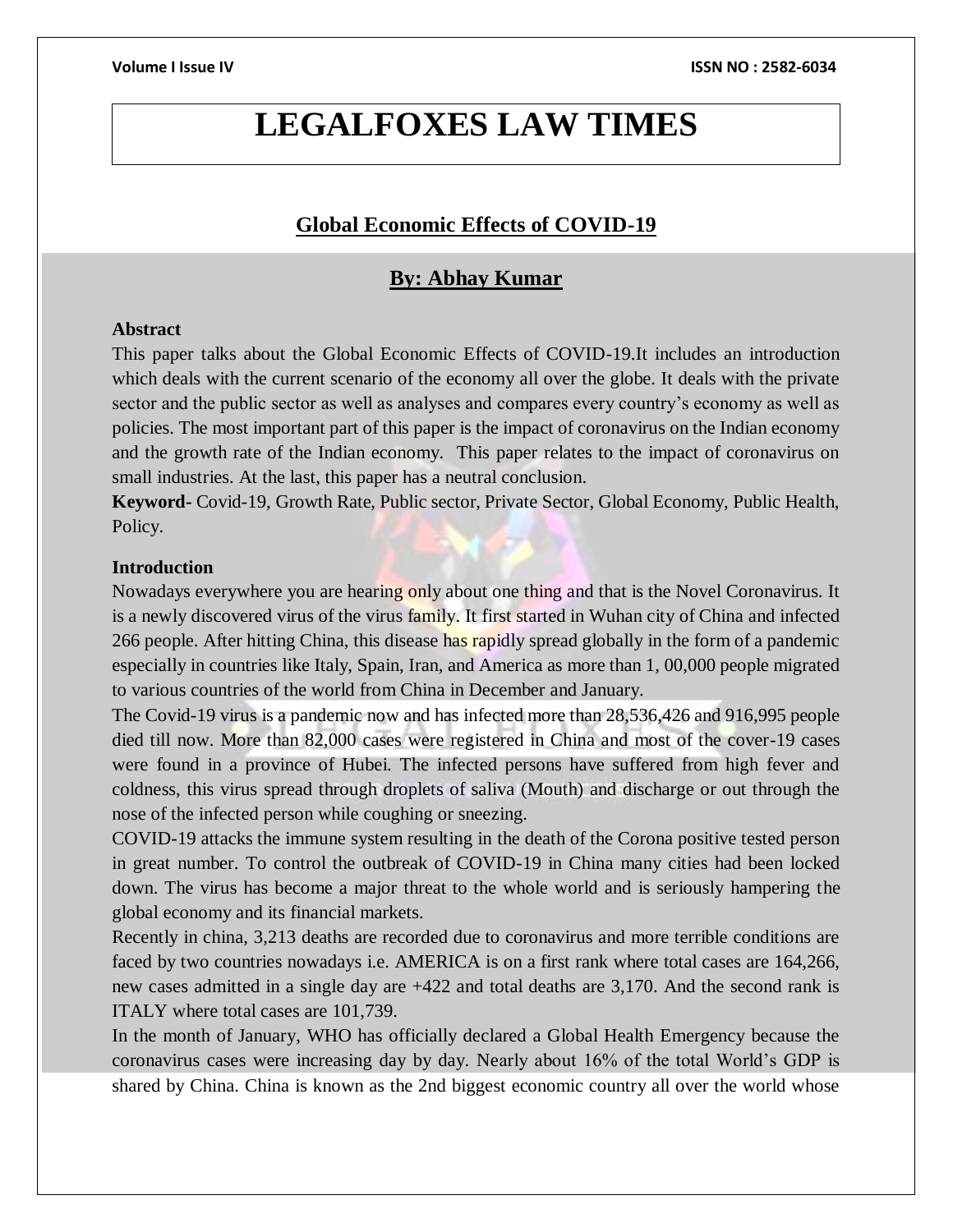worth is net income of around \$13 Trillion. Its position comes just after the USA. By end of the February and March 2020 economic growth rate and financial markets sharply decreases 50% of their economy rate.

#### **What is current impact of the coronavirus on the global economy?<sup>1</sup>**

Global Covid-19 shows the negative impact all over the world economy. Due to this impact, the world has lost at least 2.4 % of the value of Gross Domestic Product (GDP) in 2020, for this reason, the global growth rate goes down from around 3.0% - 2.4%. This also impacted Russia and its GDP fell by 4.8%, and United States GDP will come around 2.4% in 2020 due to coronavirus<sup>2</sup>. High changes in global market stock index values during coronavirus outbreak in 2020 can be observed. Between March to April, 2020, all major stock market in all over the country lost their value. According to CSI 300 index in China has lost over 12.1% of its value during this period, whereas the FTSE MIB index in Italy lost 27.3% of its value. **<sup>3</sup>**

The IT department is the most important part of every country. It has a growth forecast worldwide 2020, to adjust or maintain for the Covid-19 impact. During the COVID-19, IT spending is projected to grow by 3.7% compared to the previous year (2019) **<sup>4</sup>** . The "pessimistic" scenario all over the world shows a growth of 1.3% in 2020.

It was also estimated that China has been suffering the loss of near about 1.7 million vehicles worth of production due to coronavirus-related work stoppages. Auto plants in the city of Wuhan are estimated to produce around 2.2 million Honda and Nissan vehicles.

Oxford Economics has warned a knock-out of \$1tn output. It would cause lower global GDP growth by 0.3% due to coronavirus. As many countries are suffering from the shortfall of supplies from China, the production has been continuous falling down resulting in slight inflation**<sup>5</sup>** .

**Impact of corona virus on Indian economy<sup>6</sup>**

 $\overline{a}$ 

<sup>1</sup> Erin Duffin, *Impact of the coronavirus pandemic on the global economy - Statistics & Facts,* STATISTA, 3 April 2020.

https://www.statista.com/topics/6139/covid-19-impact-on-the-global-economy/

<sup>2</sup> Gaurav Noronha, *Coronavirus outbreak will set back India's growth recovery*, ECONOMIC TIMES, 17 Mar 2020, https://economictimes.indiatimes.com/news/economy/policy/outbreak-will-set-back-indias-growth-

recovery/articleshow/74663633.cms?utm\_source=contentofinterest&utm\_medium=text&utm\_campaign=cppst <sup>3</sup> Travis Hartman, *Mad March: how the stock market is being hit by COVID-19*, THE WORLD ECONOMIC FORUM, 23 MAR 2020

https://www.weforum.org/agenda/2020/03/stock-market-volatility-coronavirus/

<sup>&</sup>lt;sup>4</sup> Megha Mandavi &, Anandi Chandrashekhar, *Coronavirus attack to slow down IT growth*, ECONOMIC TIMES April 03 April 2020 https://economictimes.indiatimes.com/tech/ites/virus-attack-to-slow-down-it growth/articleshow/74956507.cms?from=mdr

<sup>5</sup> Mahesh Kulkarni, *Auto sector to suffer loss of Rs 21kcr due to plant closures amidst COVID-19 lockdown,* DH DECCAN HERALD, 24 march 2020

https://www.deccanherald.com/business/auto-sector-to-suffer-loss-of-rs-21k-cr-due-to-plant-closures-amidst-covid-19-lockdown-817410.html

<sup>6</sup> Vasanthi Vara, *Coronavirus in India: how the COVID-19 could impact the fast-growing economy,*  PHARMACEUTICAL-TECHNOLOGY, 16 APRIL 2020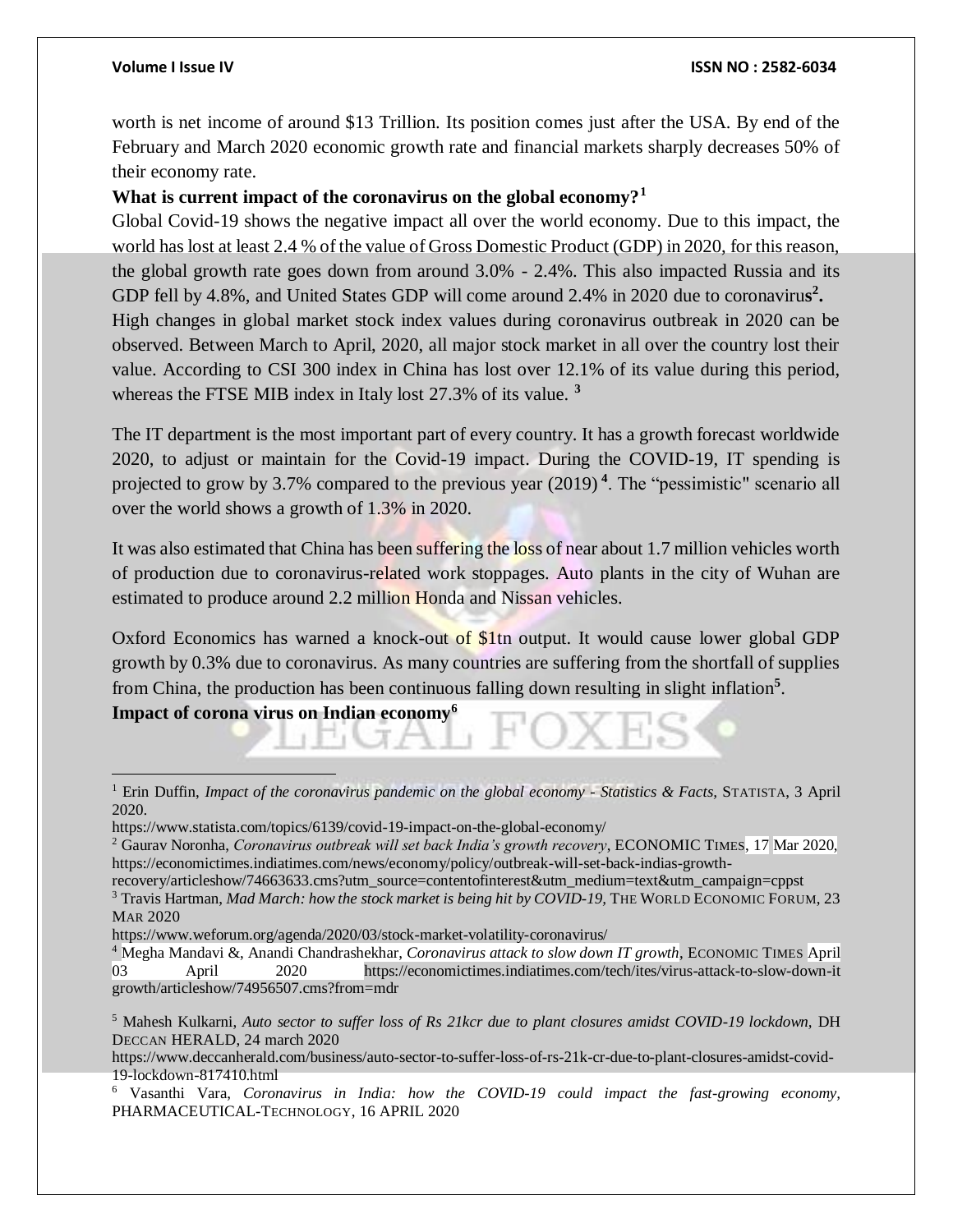According to the UN Conference on Trade and Development, the impact of coronavirus on the cost of the global economy is \$1-2 trillion in 2020. It impacts on the Indian economy also, but figures are not yet known, but the several sectors are already falling down including the private and public sector, where we found the most impact due to Coronavirus. Some of them are:

1. Aviation – In the field of Aviation, we found that more than 585 international flights were cancelled by private carriers on 6th March 2020, and in this field growth rate fall down 2.1% in the month of March.

2. Medical – Hospital is the most important part of India. Due to the lack of facilities i.e. medical kit, medicine, etc. in hospitals, the growth rate decreases very fast 3.35% in India.

3. Apparel – Most of the apparel export is to Europe and due to this panic situation Europe cancelled the orders. India has suffered many losses due to the cancellation of orders and growth rate declined by 35%.

4. Consumer Durables and Electronics- In the field of IT department, India has suffered more than 15% loss in the month of May 2020.

5. Poultry and Seafood- In the past few weeks, we found that over 30% fall in the demand for the Chicken.

### **COVID-19 IS HARMING THE GLOBAL ECONOMY:**

The coronavirus impacts all over the world and is having a negative impact on the various sectors of the economy. It is probably the most difficult situation since World War II.

**Global Scenario**- According to the report of the Organisation for Economic Cooperation and Development (OECD) the world's economic growth rate is 2.9% in the month of November 2019 and it fell down 2.4% in the month of March 2020.

**Fall in customer demand: -** we can find that some people are avoiding the restaurants, shopping malls, thereby the economy falls down by 2.1% in 2020.

**Travel Industry:** In the field, the travel sector has faced more problems and its growth rate falls by 2.6% in 2020. 7 N. Z - 1

### **Forecasted change in GDP due to coronavirus:**

Due to the impact of coronavirus (COVID-19) as the results in a global pandemic, we found that the Gross Domestic Production (GDP) of the United State of America has declined 2.4%, Russian's GD declined by 4.8%, China growth rate by 2.4%, Japan by 2.7%, Indonesia by 4.6%, Germany by 3.6% and Brazil by 3%.

### **IMPACT ON WORLD ECONOMY-**

**GDP Growth Rate: -** Sector-wise impact on the industry

The Organisation for Economic Cooperation and Development (OECD) states that India's growth rate is 5.1%, because of the virus. So many businesses, financial markets, and the travel sector declined due to lack of supply chains.

#### **Pharmaceuticals:**

l

https://www.pharmaceutical-technology.com/features/coronavirus-affected-countries-india-measures-impactpharma-economy/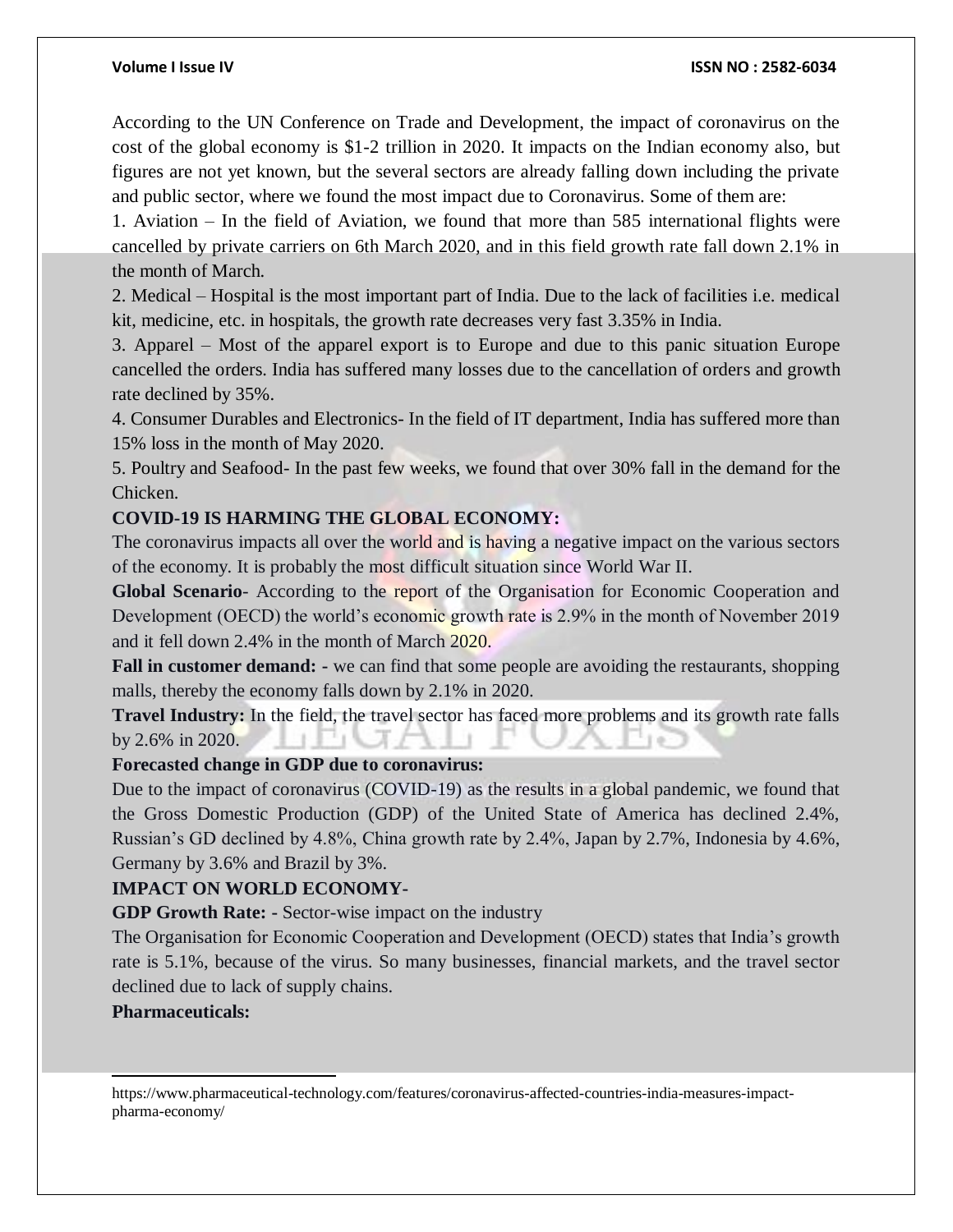The pharmaceuticals industry has direct links with China and China had to supply raw materials of drugs all over the country, but the coronavirus directly hit this pharmaceutical sector. The large pharma hub of Asia has been situated in Himachal Pradesh to produce the medical kit as well as medicine in India. Active Pharma Ingredients (API) known as the bulk of drugs are significant in the manufacturer of drugs in India. India has imported API around \$3.5 billion per year, and around 70% or \$2.5 billion received from china.

#### **Chemical Industry:**

Most of the chemical industries have been shut down in China. Hence shipment and logistics are also banned. We found that over 20% of production had already been affected due to coronavirus and most of the supply of raw materials has been disturbed all over the world.

#### **Automobile Industry**:

China is known as the largest supplier of auto components in India. India's accounts to more than 27% of the total imports from China and the rest of the imports 63% all over the world. Due to the continued shutdown in China, the result is expected that around 8-10% growth rate goes down in December 2020.

#### **Electronics industry:**

Electronics are the most important part of our life. We use electronic day by day, and its demands are increasing every day. China is known as the major supplier of electronics in India as well as other countries also. India's electronic industries are facing so many problems and the lack of production-related to electronics products. Due to this panic situation, product prices are increasing very fast in the local manufacturing sectors.

#### **Foreign Trade:**

According to the Centre for Monitoring India Economy (CMIE) database, China has been contributing to India's largest source since 2004- 05. Recently 2018-2019 the latest annual data state that India has total imports of around 13.7%. Most of China's economy distributes this import and each country wants to increase to supply of consumer goods production in India as well as its process all over the country.

#### **Impact on Poultry: OUR MISSION YOUR SUCCESS'**

Most of the people think that the coronavirus started through animals and chicken. Due to this reason, the poultry industry has suffered so many losses. Many companies have shut down, and around 2 crore people left their jobs. People continued avoiding the consumption of eggs, meats, fish, etc. The price of chicken dropped nearly 70% due to a drop in demand.

### **Global Trade:**

l

On April 8, 2020, the World trade organization (WTO) stated that the world trade rate decreased very fast at around 13%- 32% in 2020 due to coronavirus. WHO set up new terms and conditions for Global Trade to improve the trading system all over the globe and decided to make new trade policies. The WTO shared that most of the economy for every country is  $12\%$  -  $20\%$ <sup>7</sup>.

<sup>7</sup> *Trade Set to Plunge as COVID-19 Pandemic Upends Global Economy*, World Trade Organization, April 8, 2020. https://www.wto.org/english/news\_e/pres20\_e/pr855\_e.htm.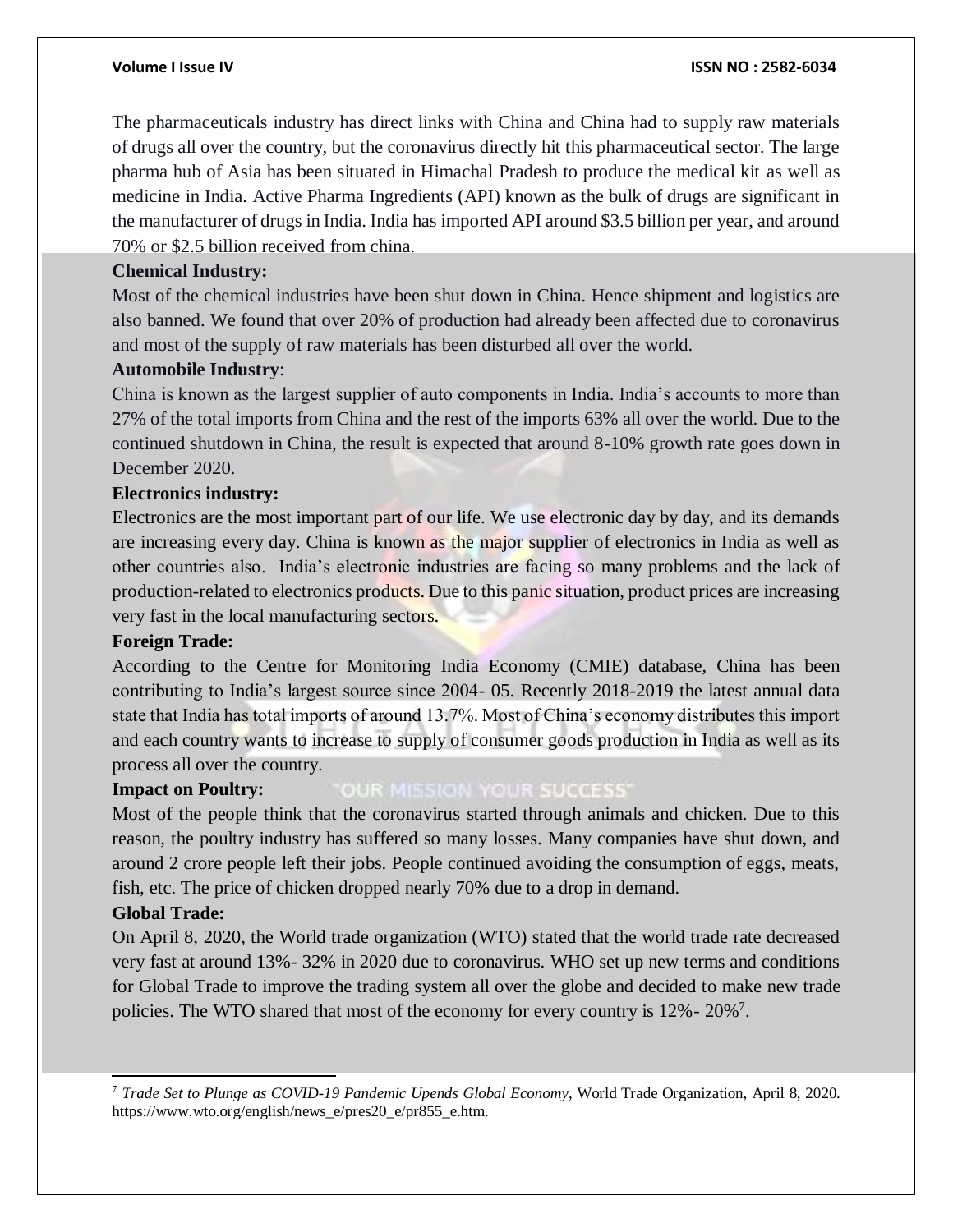The USA all most shared the 25-30% marking in the different countries but the COVID-19 situation USA system has to fall approx. to 10% in July 2020. India, China, Japan, and another country also fell to 8-10% in the global trade.

### **Global Growth**

Federal Chairman Jay Powell stated that we need to support our economy use its "full range of tools" on April 29, 2020<sup>8</sup>. Last month, most of the economy was affected by COVID-19. On March 26, 2020, the OECD analysed the data and found that the global growth rate reduces GDP by 2.0% every month, and its annual global growth rate near about 24%<sup>9</sup>. IMF also stated that the global growth rate declined by  $3.4\%$  in 2020 and it could be increased by 5.8% in December 2020<sup>10</sup>. The oil price rate also increased around 11.0% in 2020 and the oil price rate is projected to fall by 42% at the end of 2020. IMF also warned that many countries are facing problems related to health crisis, economy crisis etc. $11$ .

### **2.1 Travel Industry**

Many countries of the government had banned unnecessary travel from place to place due to the coronavirus. Due to this ban working field of traveling sectors is facing many problems related to work visas, tourism travel, and immigrant visas, etc. Most of the countries have been completely banned in travel and closed all the airports in the country. We found that most of the passengers were cancelling the tickets. The government has started imposing the restrictions on the travel industry<sup>12</sup>. The tourism industry suffered loss of more than \$200 billion globally. IATA announced that the aviation industry suffered  $$113$  billion loss in the March to July 2020<sup>13</sup>. According to the GTBA report the business traveling sectors could be lost approx. \$820 billion in their revenue in  $2020^{14}$ .

### **2.2 Hospitality Industry**

<sup>13</sup>Alison Sider, Airlines *Seek \$50 Billion Coronavirus Aid Package, THE* WALL STREET JOURNAL *,*16 March 2020 https://www.wsj.com/articles/airlines-seek-up-to-50-billion-in-government-aid-amid-coronavirus-crisis-11584378242

<sup>14</sup> Joann Muller, *Hotel industry seeks \$150 billion coronavirus relief*, AXIOS, 17 Mar 2020 https://www.axios.com/hotel-industry-150-billion-coronavirus-relief-34910e41-2402-4260-b4b9- 8f5b738db664.html

<sup>8</sup> Arnold, Martin, "Regulators Free up \$500bn Capital for Lenders to Fight Virus Storm," *Financial Times,* April 7, 2020. https://www.ft.com/content/9a677506-a44e-4f69-b852-4f34018bc45f

<sup>9</sup> Bill Chappell, "COVID-19: COVID-19 Is Now Officially a Pandemic, WHO Says," *National Public Radio*, March 11, 2020, https://www.npr.org/sections/goatsandsoda/2020/03/11/814474930/COVID-19-COVID-19-is-nowofficially-a-pandemic-who-says

<sup>10</sup> Sly, Liz, Stirrings of Unrest Around the World Could Portend Turmoil as Economies Collapse*, The Washington Post,* April 19, 2020; Ingraham, Christopher, Coronavirus Recession Could Plunge Tens of Millions into Poverty, New Report Warns, *The Washington Post*, April 20, 2020.

https://www.washingtonpost.com/business/2020/04/20/coronavirus-recession-could-plunge-tens-millions-intopoverty-new-report-warns/

<sup>11</sup>*Secretary-General's Remarks to the Security Council on the COVID-19 Pandemic*, United Nations, April 9, 2020. https://www.un.org/sg/en/content/sg/statement/2020-04-09/secretary-generals-remarks-the-security-council-thecovid-19-pandemic-delivered

<sup>12</sup>IATA Updates COVID-19 Financial Impacts -Relief Measures Needed, IATA, 5 March 2020 https://www.iata.org/en/pressroom/pr/2020-03-05-01/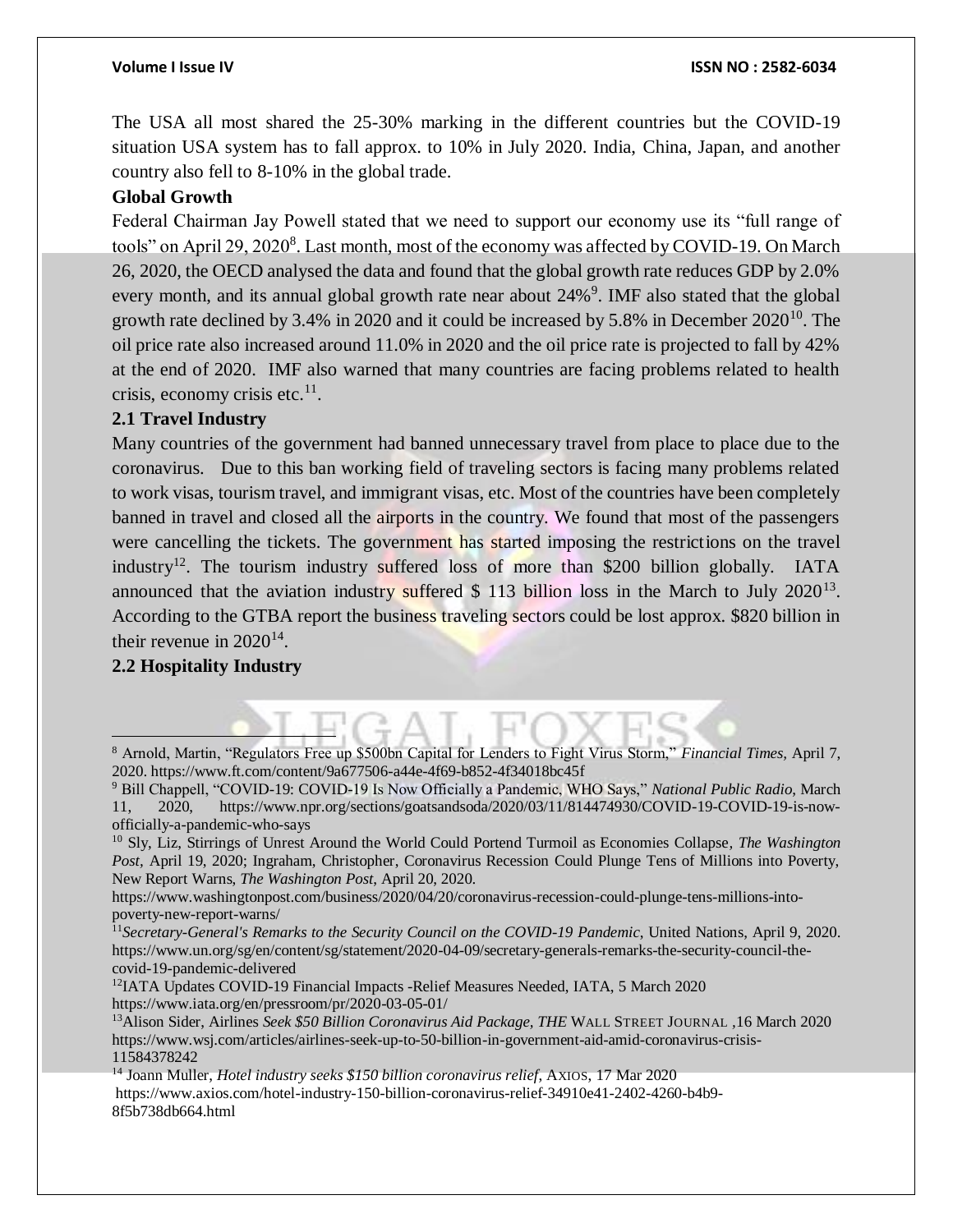Recently the government came up with the most important policy which is known as "Stay-athome" and the government-imposed rest social distancing movement in many countries, due to this policy most of the restaurant business has been affected during the coronavirus. The government has started to shut down the cities and states to control the spread of coronavirus in the country.

Around \$ 150 billion loss is faced by the Cancellation of hotels all over the world. It also affects the employees where businesses shut down suddenly<sup>15</sup>.

Many workers left their job along with most of the customers living at home, and they started to prepare homemade food itself.

Most of the restaurant are enforcing to the government for the take-way such steps or implement the stay-at-home and social distance policy. They argued that the social distance policy or stay-athome policy by the government banned the people from coming to hotels, pubs, and restaurants. It quickly destroyed the hospitality industry during coronavirus. UK, USA, and some other European countries have suffered a 3.9 million loss and it globally affected nearly about 24.3 million.

### **2.3 Sport Industry**

Recently, the European football league in England and Scotland announced that both countries decided to suspend football matches for 6 weeks till 30 April. And also, The Turkish Super League was announced that they are going to postpone European league. Monaco Grand Prix was also cancelled the Formula One car match. Tokyo decided to organize the Summer Olympic and Paralympic Game but due to the coronavirus situation to Tokyo is planning to postpone or close the event. Due to this postponed Tokyo has suffered so many losses in the economy.

England has postponed the hockey segment in 2020. FIH Pro league was cancelled which is usually held on 2 -3 May and 16-17 May 2020. The rugby game held in Cardiff city stadium on 20 June 2020 was shutdown. So many National or International games were cancelled due to coronavirus.

### **2.4 Oil dependent countries**

## **2.4.1 Oli price rate decreases OLIR MISSION YOUR SUCCESS**

Russia and Saudi Arabia are known as the hub of oil distribution all over the globe. In 2020 both countries oil price rate fell. The travel industry has also started restricting the COVID-19 situation which led to a decrease in the supply of goods to the people, as a result, the oil price rate are falling day by day, and the demand of the oil decreases every month. Coronavirus affects energy markets like coal, gas, aviation fuel, and other energy products also. During the panic situation, Russia and Arabia's economic growth rate also affected and it suddenly fell because these two were not able to provide the oil in other countries.

#### **2.4.2 Loss of oil revenue in the world**

<sup>15</sup> Larry Elliot, L, *Prepare for the coronavirus global recession*, THE GUARDIAN, 2020 HTTPS://WWW.THEGUARDIAN.COM/BUSINESS/2020/MAR/15/PREPARE-FOR-THE-CORONAVIRUS-GLOBAL-RECESSION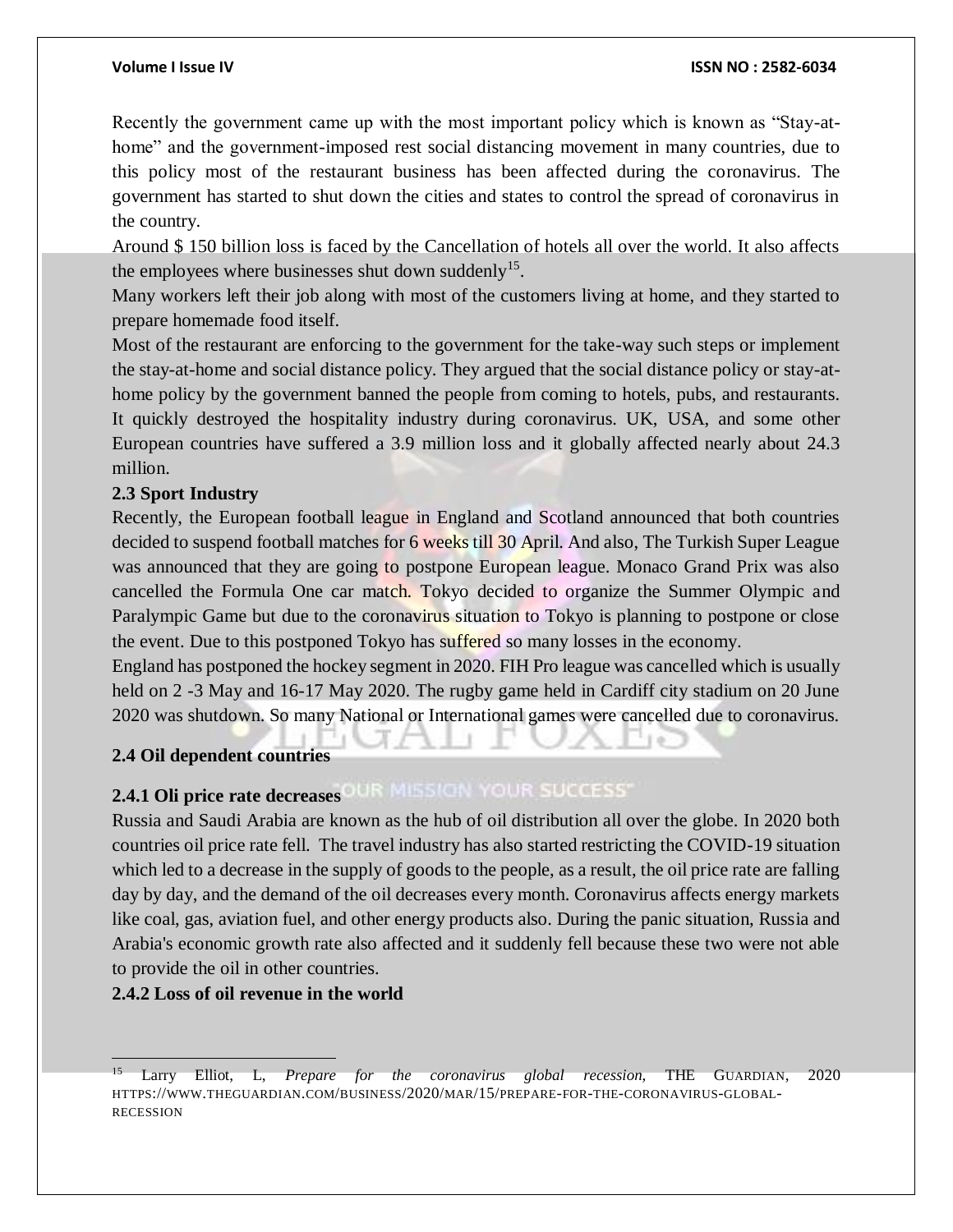The impact of coronavirus is all over the globe. The global significance that the oil price rate started declining is due to the lower demand in the international market and the revenue will be also decreasing day by day. Most of the country like Venezuela, Angola, and Nigeria did not afford the actual cost of oil price in the international market. These types of countries are also facing the problem related to increasing the pressure on their foreign exchange reserves. Most of the countries started saving or reserving the oil for the future generations. Some oil depends on the country to start taking a loan from the IMF and World Bank to pay the oil bill.

#### **2.5 Import dependent countries**

China, Japan, and India are the countries that manually depend on imports the goods and consumption of essential commodities. Due to a shortage in global market imports were found difficult because many closed their borders and trade system. Most of the countries did not agree to share their goods with other countries and also did not agree to take apart to export the goods in the panic situation<sup>16</sup>.

### **2.6 Impact in the financial sector: bank and fintech<sup>17</sup>**

Non-farming loan companies did not agree to give loans to small and medium enterprises (SMEs) i.e. hotels, tours, restaurants, etc. during the panic situation most of the companies declined the transaction through the Cards. They started the demand for the charge by the banks, which has shown the negative effect on the companies. Fintech business companies were also affected due to coronavirus and some of the fintech companies went in to the loss. Due to the lockdown, most of the consumers are demanding online services such as online shopping, etc.

#### **2.7 Impact in the health sector**

In most of the countries, the health facility is in the hands of private hospitals i.e. medical kit, medicine, etc. and public hospitals demand is increasing very fast. Iran and Singapore continue to struggle in relation to health facilities and workers. Recently Singapore's government and Ministry of Health announced that all doctors in public as well as private hospitals and including private clinics to stop coronavirus patients and also avoid foreign patients those who do not live in Singapore<sup>18</sup>.

Near about 60% of the world's Active Pharmaceutical Ingredients (APIs) are situated in China. A parametrical company does not have a sufficient number of APIs to distribute and help other countries. As the result, most of the health sectors are affected by the coronavirus.

#### **Conclusion**: -

 $\overline{a}$ 

In my opinion, I would like to suggest that we have to also focus on these terms- the riskiest field to manage the commercial banks as well as the private sector also. We need to improve our system and Laws to regulate the country adequately. Because these are the basic parts of the world

<sup>17</sup>Coronavirus threatens India's banking recovery before it even starts, FINANCIAL TIMES,

<sup>&</sup>lt;sup>16</sup> Allen, F., & Carletti, E. An overview of the crisis: Causes, consequences, and solutions. International Review of Finance, 10(1), 1-26.

https://www.ft.com/content/153f2922-6e15-11ea-89df-41bea055720b

<sup>18</sup> Salma Khalik, Coronavirus*: Singapore has sufficient healthcare facilities*, THE STRAITSTIMES, 21 MARCH 2020 https://www.straitstimes.com/singapore/spore-has-sufficient-healthcare-facilities